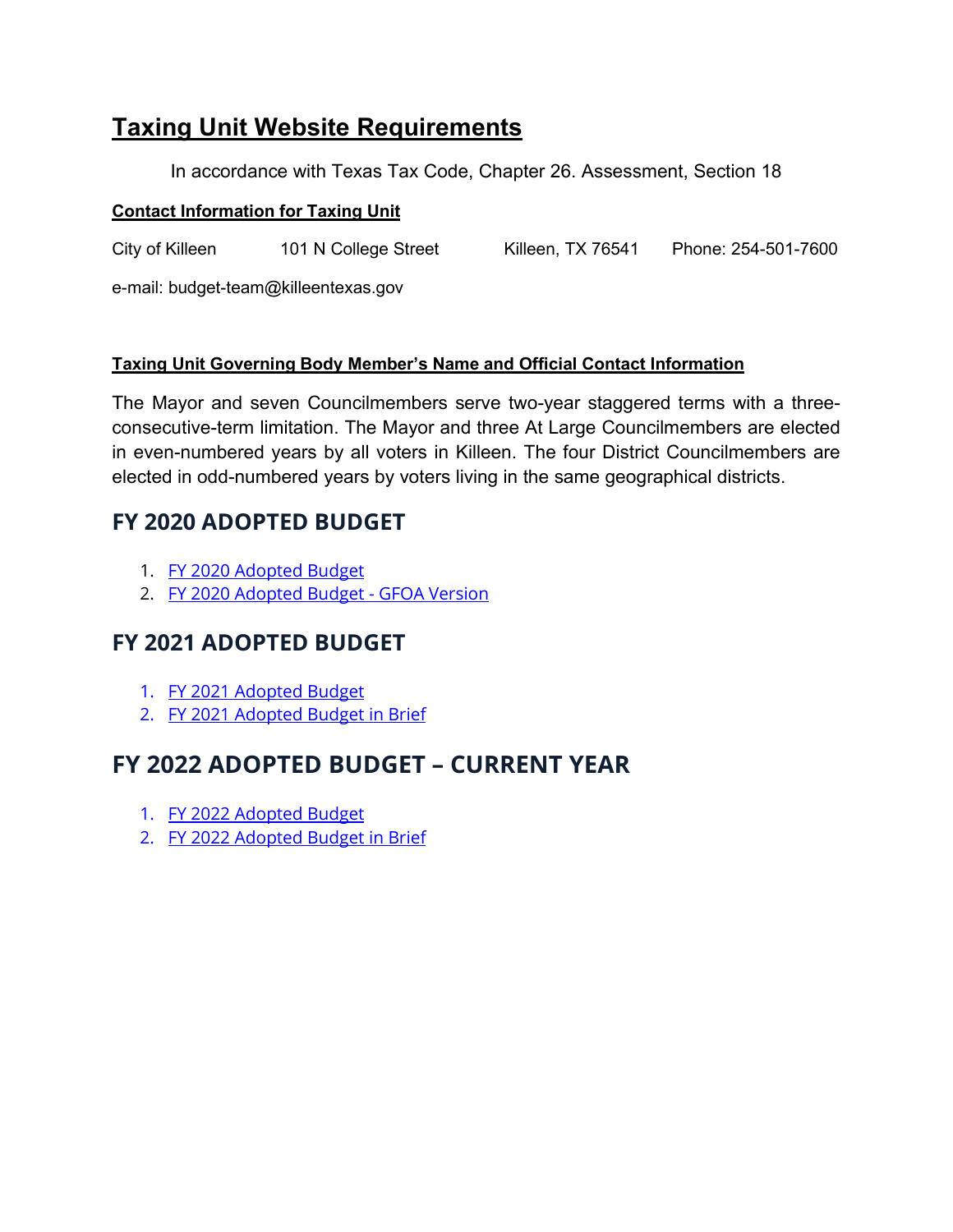

## **Jose Segarra, Mayor**

Phone: 254-290-0548 mayor@killeentexas.gov Term expires May 2022

Phone: 254-290-4510



**Ken Wilkerson, At Large** Phone: 254-251-7149 kwilkerson@killeentexas.gov Term expires May 2022

dnash-king@killeentexas.gov Term expires May 2023



mbrown@killeentexas.gov Term expires May 2022

**Rick Williams, At Large** Phone: 254-383-2041 Term expires May 2022









## **Michael Boyd, District 4** Phone: 254-952-7837 mboyd@killeentexas.gov Term expires May 2023

## **Mellisa Brown, At Large** Phone: 254-389-0143

# rwilliams@killeentexas.gov

Debbie Nash-King, Mayor Pro Tem, District 2